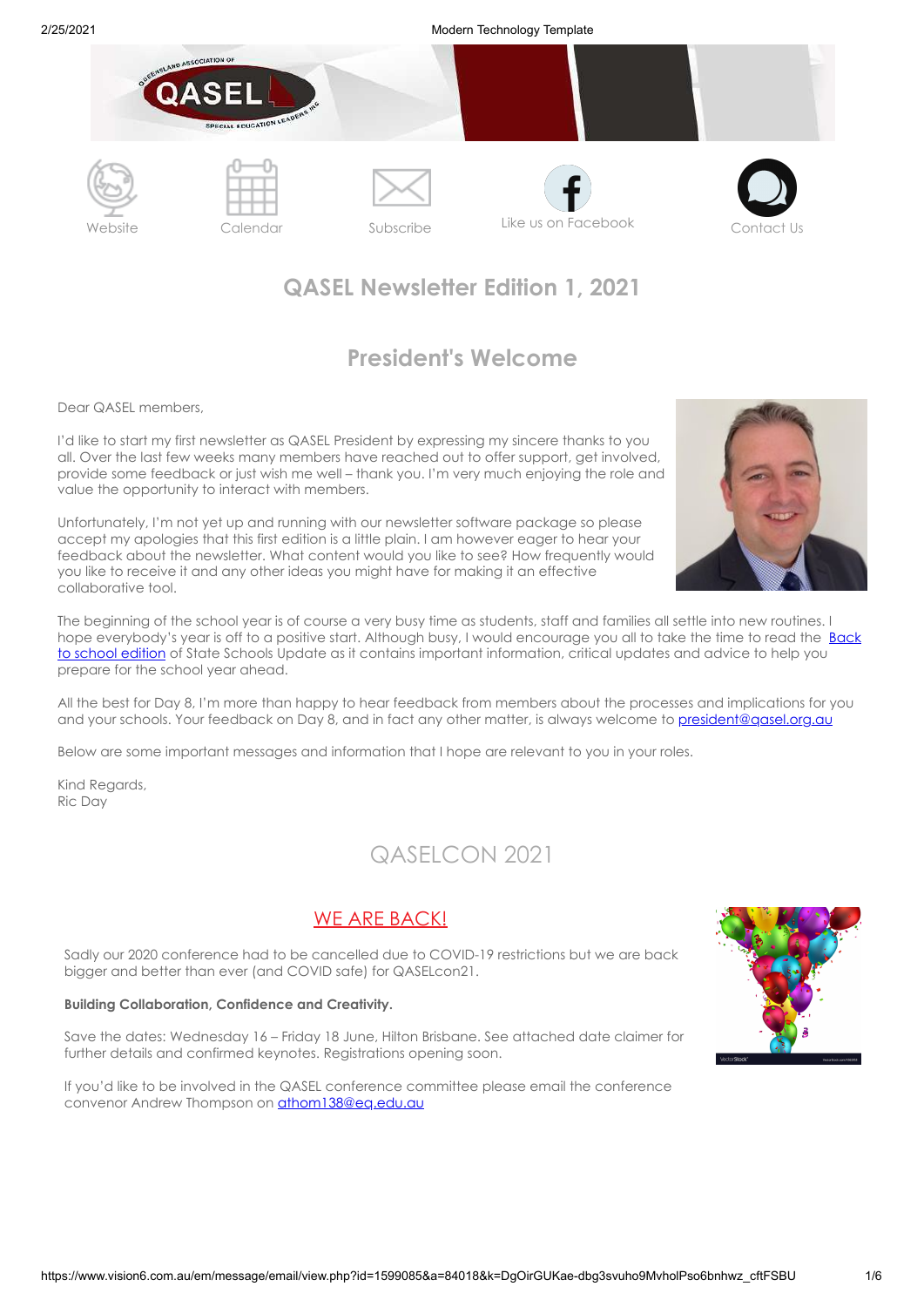2/25/2021 Modern Technology Template



### Wednesday 16 - Friday 18 June

Hilton, Brisbane

# **President's Update**

### **Staff Mental Health**

A core part of QASEL's work as your professional association is to make a positive contribution to the mental health and wellbeing of members and those working in the area of special education. This agenda has never been more important than it is today.

The Department's Organisational Safety and Wellbeing Team are seeking QASEL volunteers for a reference group to share your insight and experience regarding Staff Mental Health to assist with the development of training and support options for Special School and Special Education Program staff and leadership teams.

Consultation on the Department's Staff Mental Health Strategy (SMHS) has concluded and the Organisational Safety and Wellbeing (OSW) team are now shifting their focus to the actions associated with the strategy.

Information on [the Staff Wellbeing page](https://intranet.qed.qld.gov.au/Services/HumanResources/payrollhr/healthwellbeing/staffwellbeing/planningstaffwellbeingprogram/Pages/psychologicalwellbeing.aspx) has been updated to raise awareness of mental health and provide practical ideas and training options to assist you to look after your mental health and wellbeing.

The OSW team are very interested in the needs of staff working in the area of special education and are looking for volunteers to form a reference group to:

· Share your insights and experience in discussions about the needs of special education staff in relation to the mental health and wellbeing of staff.

· Discuss what training and support has been effective or what could assist staff working in the special education sector.

Seek initial input and feedback on proposed training topics, support models and information to support the mental health and wellbeing of our leadership teams and staff.

Seek ongoing feedback from this reference group as the training and support options are developed.

You will also have the opportunity to participate in training pilots or recommend key staff to participate in order to provide feedback on the suitability for staff and leaders working in special education.

#### Why should I consider being part of the reference group?

You will be first to experience valuable training products and help shape a solution that we hope will have a positive impact on staff working in special education environments.

As a reference group member, you will be representing the needs of your colleagues and ensuring the training and support solutions will have an impact on staff mental health and wellbeing.

You will be kept up to date with the progress of this initiative and with any key [staff wellbeing](https://intranet.qed.qld.gov.au/Services/HumanResources/payrollhr/healthwellbeing/staffwellbeing/planningstaffwellbeingprogram/Pages/psychologicalwellbeing.aspx) initiatives that may be of benefit to you and your staff.

While the OSW team value your input and feedback they also respect that you have demanding roles and will endeavour to keep meetings to a minimum and communication clear and concise.

The initial *Teams* meeting will provide you with an overview of what the OSW team are planning, what the commitment will be for those of you who are able to be part of the reference group and what training pilots will be scheduled throughout Term 1.

Sue Alderton, Principal Consultant Employ Assistance and Wellbeing will facilitate this meeting for those of you who are interested in being part of this important work. The initial meeting will be divided into two sessions to ensure we capture any information that is specific to Special Education Programs and Special Schools. Principals and school leaders are welcome to nominate other staff to participate with them.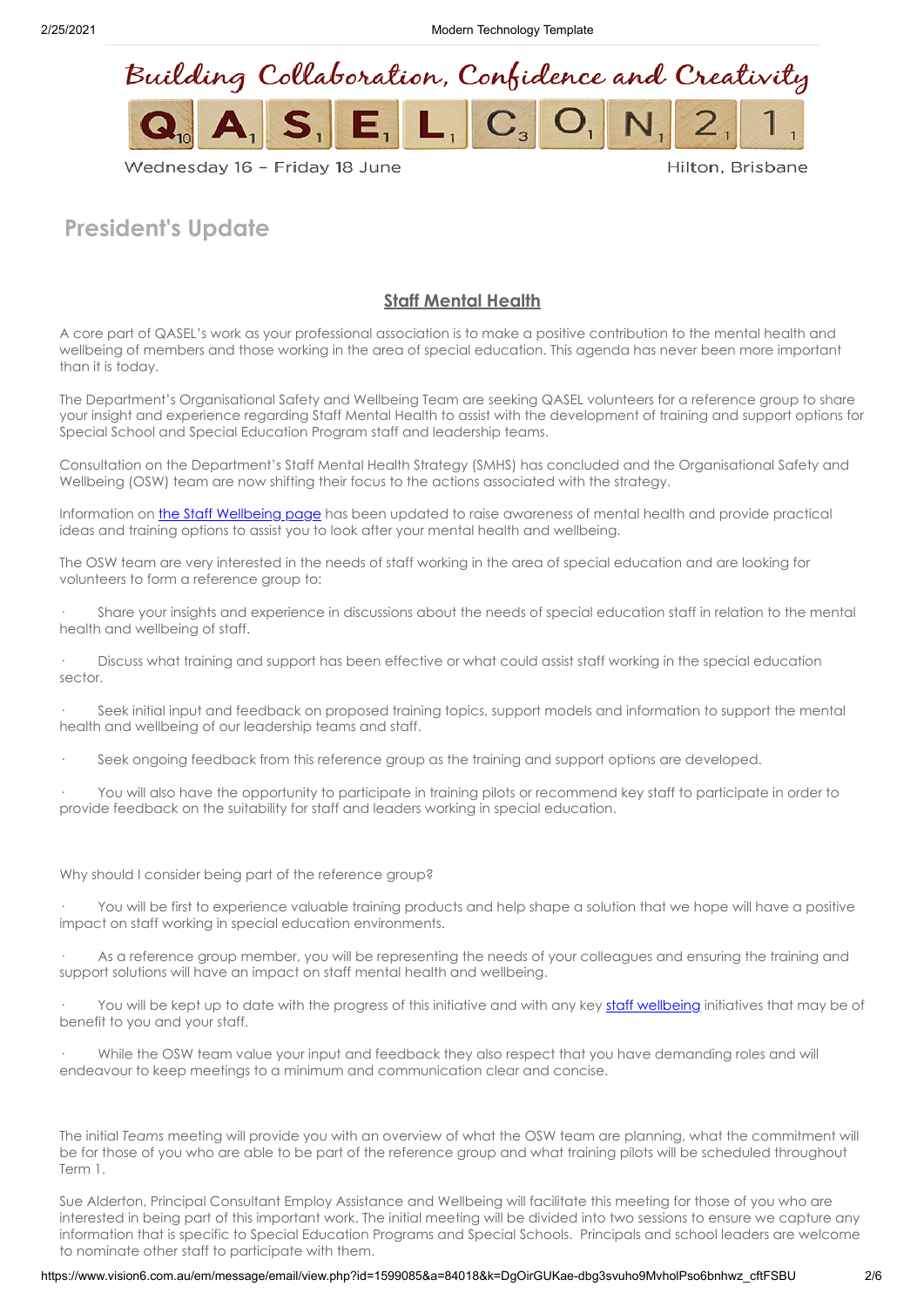#### **Session 1:**

For leaders and staff currently working in special schools

Wednesday 17 February 8am-9am

### **Session 2:**

For leaders and staff currently working in special education programs

Wednesday 17 February 3.30 pm – 4.30 pm

If you'd like to be involved please email [president@qasel.org.au](mailto:president@qasel.org.au) with the Subject Header **SMHS Reference Group** before Tuesday 9 February. Numbers will be limited.

For those of you who accept this invitation you will receive an agenda and some initial information in preparation for the meeting.

### **Special School OneSchool Enrolment**

I'm pleased to update members on the great work that has occurred regarding special school enrolment applications, which can now be processed through OneSchool. Over an extended period of time QASEL has provided feedback and input into the enrolment procedure and these changes are intended to simplify the administrative process and ensure it is more streamlined and easier for schools and regions. No changes have been made to special school enrolment steps or eligibility criteria.

#### Implementation

Implementation is staged so schools can either use the new OneSchool functionality or continue to use the existing paper/email system during Term1. This will allow schools and regions time to familiarise themselves with, and build confidence in the new functionality without delaying enrolment decisions during this busy period.

All new enrolment applications received from Term 2, 2021 will be processed in OneSchool.

#### Reports

Three new reports have been created to support this functionality so relevant staff across regions, schools and central office can monitor and report on Special School Enrolment applications, including the number, duration and outcome of the applications.

#### Further development

Further functionality enhancements will include generation of pre-populated letters, a report that will extract the entire contents of the application (including attachments), and an internal review functionality. This functionality will be released for Term 2, 2021.

#### Support

More than 200 registrations have been receive for webinars occurring on [25 January 2021](https://staff.learningplace.eq.edu.au/OneChannel/Pages/Program.aspx?cid=4&eid=28781) and [16 February 2021](https://staff.learningplace.eq.edu.au/OneChannel/Pages/Program.aspx?cid=4&eid=28782) 

[OneSchool Help Material](https://oneschoolhelp.eq.edu.au/student/special-school-enrolment) provides step-by-step information regarding the new OneSchool functionality.

#### Communications

Other stakeholders have been informed through the Back to school update, a number of distribution lists, OneSchool release notes and the [Special School OnePortal page](https://intranet.qed.qld.gov.au/Students/LearningandDisabilitySupport/Pages/queensland-state-special-schools.aspx)

Questions regarding Special School Enrolment can be emailed to support.diverity@ged.gld.gov.au

Questions regarding OneSchool can be directed to the OneSchool Helpdesk: 1800 680 445

### Feedback

On behalf of QASEL members I have thanked Deb Dunstone, ADG, State School – Disability and Inclusion, for this work. Its intention is clearly to reduce workload and make the process easier at both a school and regional level. I look forward to hearing your feedback as you begin to utilise this new functionality.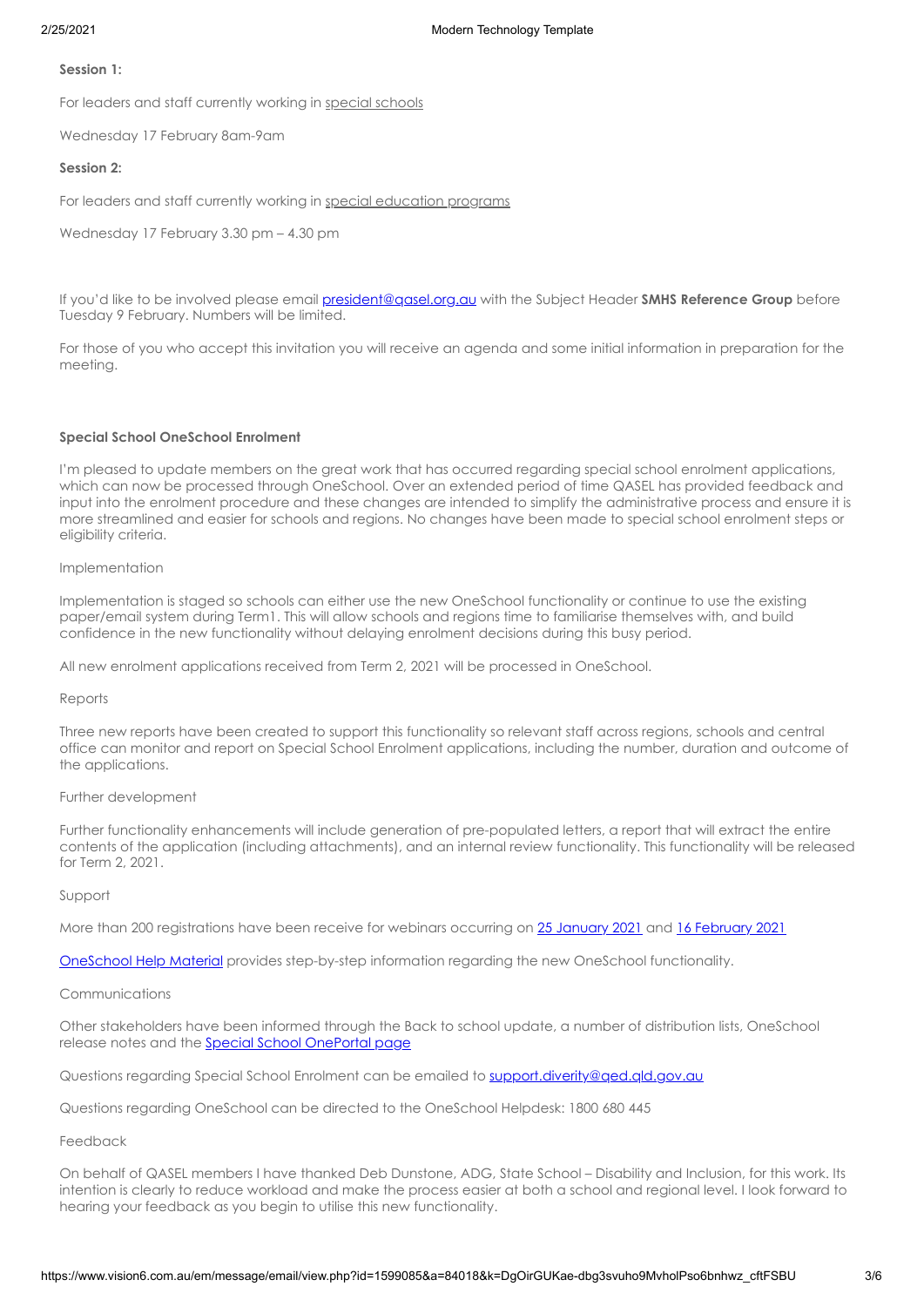#### **GOVERNANCE:**

Thank you to those who continue to indicate interest in the work of QASEL and our governance, guided by the current Constitution.

As you know, members of State Council (including Executive, Management Committee and Regional Councillors) reviewed the QASEL Constitution during 2019.

This process requires that the reviewed/agreed constitution needs to be lodged with the State Government Office of Fair Trading, as we are an incorporated association and then it applies to guide our work moving forward. This lodgement will occur asap in Term 3 now, as we have discovered a few past 'hiccups' around the lodgement process.

As QASEL operates on a 'senate' ticket to preserve the knowledge of particularly Executive members; at the end of 2020 half of the positions including President, Vice President designated HOSES/DP Special Education role and the Treasurer, are due for nomination, renomination and a subsequent election process, for which as per our constitution, nominations will be called from all QASEL members in Term 3/4 2020 or likely asap due to the impending State Government election.

# **New School: Palmview State Special School**

Congratulations to Principal, Nick Alexander (QASEL Regional Councillor), and his staff on a very unique and successful first day of school. After years of planning and months of preparation Palmview State Special School opened its doors for the first time on Wednesday 27 January.

The 100% attendance rate the school achieved on the first day was testament to the terrific transition programs the Palmview team put in place. Palmview Special School is co-located with the new Palmview State Primary School and together they form the Palmview Learning Community.

It was a pleasure to be there with the team on their first morning and I'd like to thank Nick for allowing me to be part of this special day.

Palmview Special was one of five new schools to open its doors for the first time in 2021 and I took the opportunity to wish all the Principals and school leaders the very best on behalf of QASEL.

> [Palmview State Special](https://qed.qld.gov.au/programs-initiatives/department/building-education/new-schools-for-2021/palmview-state-special-school) School

# President's Diary

#### **President's Diary**

If you have any thoughts or feedback on any recent or upcoming events in the president's diary please don't hesitate to send me an email. Your feedback is always welcome.

Meetings and events in recent weeks

- New QASEL Business Manager onboarding meetings
- QASSP and QSPA President Meetings identifying shared agenda and joint projects
- COVID-19 Stakeholder Update
- DoE Organisational Safety and Wellbeing Team collaboration on Staff Mental Health Strategy.
- DDG, People and Executive Services introductory meeting
- ADG, Disability and Inclusion meeting regarding ARD Inclusion Toolkits, Special School Enrolment on OneSchool and Website Resources for Parents
- Combined Principal Associations Meeting
- School Visits: Palmview Special School (first day), Ipswich West Special School



Upcoming meetings and events

Disability Royal Commission – planning meeting next steps for QASEL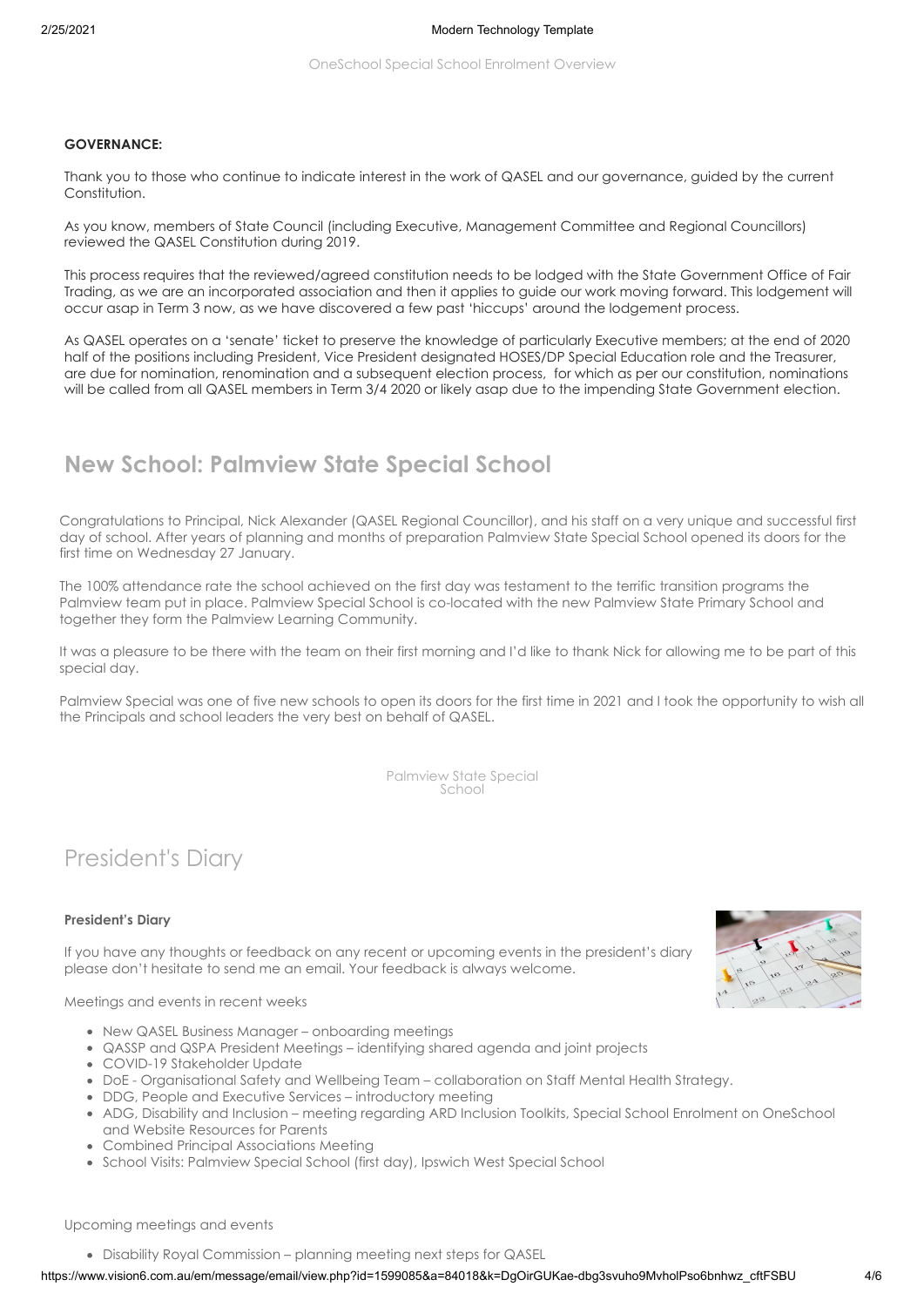### 2/25/2021 Modern Technology Template

- Combined Principal Associations meeting with the Director General
- OneSchool Business Advisory Committee meeting
- NAPLAN online Reference Group
- P&Cs Queensland New Year Network meeting
- QASEL Executive and Management Team meeting
- Showcase Awards Board meeting
- Digital Leaning Project Board meeting
- Principal Health and Wellbeing Stakeholder meeting
- School visits and work shadowing

## **Department Messages**

OneSchool Training Team

Registrations are now open for OneSchool **[Teaching and Learning](https://qedu.sharepoint.com/sites/DC2/_layouts/15/Events.aspx?ListGuid=f9fc94e4-021e-466e-a97e-af61d56aa83c)** training events in the 2021 Term 1 Student Free Days and Week 1

Events include:

- Creating a Personalised Learning record
- Exploring Support Provisions
- Tour the Class Dashboard
- Utilising Class Groupings and Student Notes
- Exploring the Literacy Continuum

In addition we're pleased to introduce a range of training offerings and self-directed learning resources for 2021.

- Visit the *[I&TB Training Services and Resources](https://qedu.sharepoint.com/sites/DC2/SitePages/oneschool/) website\** to find training videos, recorded web conferences, links to help material, supporting resources and links to relevant policy and procedure.
- Regular *web conference offerings* will be offered throughout Term 1. Registrations are now open for web conferences being held on the Student Free Days in Term 1 (see above)
- *Custom training sessions* upon request please email the [OneSchool Training team](mailto:Training_Workshops.OneSchool@qed.qld.gov.au?subject=Vision6%20-%20OneSchool%20Training%20Enquiry) for further information.

All web conference sessions will be recorded. If you register for a web conference, a link to it is added to 'My Learning [Space - OneChannel - My Programs'. This gives you quick access to all session recordings to view at your convenience](https://staff.learningplace.eq.edu.au/MyLearningSpace/Pages/MyPrograms.aspx).

For information about all OneSchool training, please visit the *[Training Services and Resources](https://qedu.sharepoint.com/sites/DC2/SitePages/oneschool/)* website\*.

\*NB: This site requires an MIS account to access. MIS accounts can be requested and approved through [iRegister.](https://qlddet.service-now.com/sco/?id=catalog_kb_article&sys_id=4568dfc628825c002b3eacf90611030e)

# **Principal Health and Wellbeing in 2021**

Launched in June 2020, the [Principal Health and Wellbeing Strategy \(PDF, 4.7MB\)](https://qed.qld.gov.au/programsinitiatives/Documents/principal-health-wellbeing-strategy.pdf) **and has been delivering targeted** initiatives that focus on assisting principals with the practicalities and complexities associated with leading and managing a school and the potential impact on health and wellbeing.

The strategy is designed to evolve and respond to the dynamic nature of the school environment and progressive nature of wellbeing. This is particularly relevant given the current situation with COVID-19, and the impact that the public health crisis has had on schools and the roles of our principals in leading them. This evolution is managed through the implementation of two action plans.

The 2020–21 Action Plan, which is in place until 30 June 2021, identifies an eight-point plan to deliver a balanced wellbeing model under these key pillars:

- 1. Optimise time to lead
- 2. Support services
- 3. Safe and respectful workplace
- 4. Capability.

[For more information on the eight initiatives currently available, departmental staff can search Principal Health and](https://intranet.qed.qld.gov.au/about/PrioritiesandInitiatives/Pages/principal-health-and-wellbeing.aspx) Wellbeing on OnePortal.

From July 2021, a second action plan with newly designed initiatives will be launched. More information about the 2021– 22 Action Plan will be made available over the coming months.